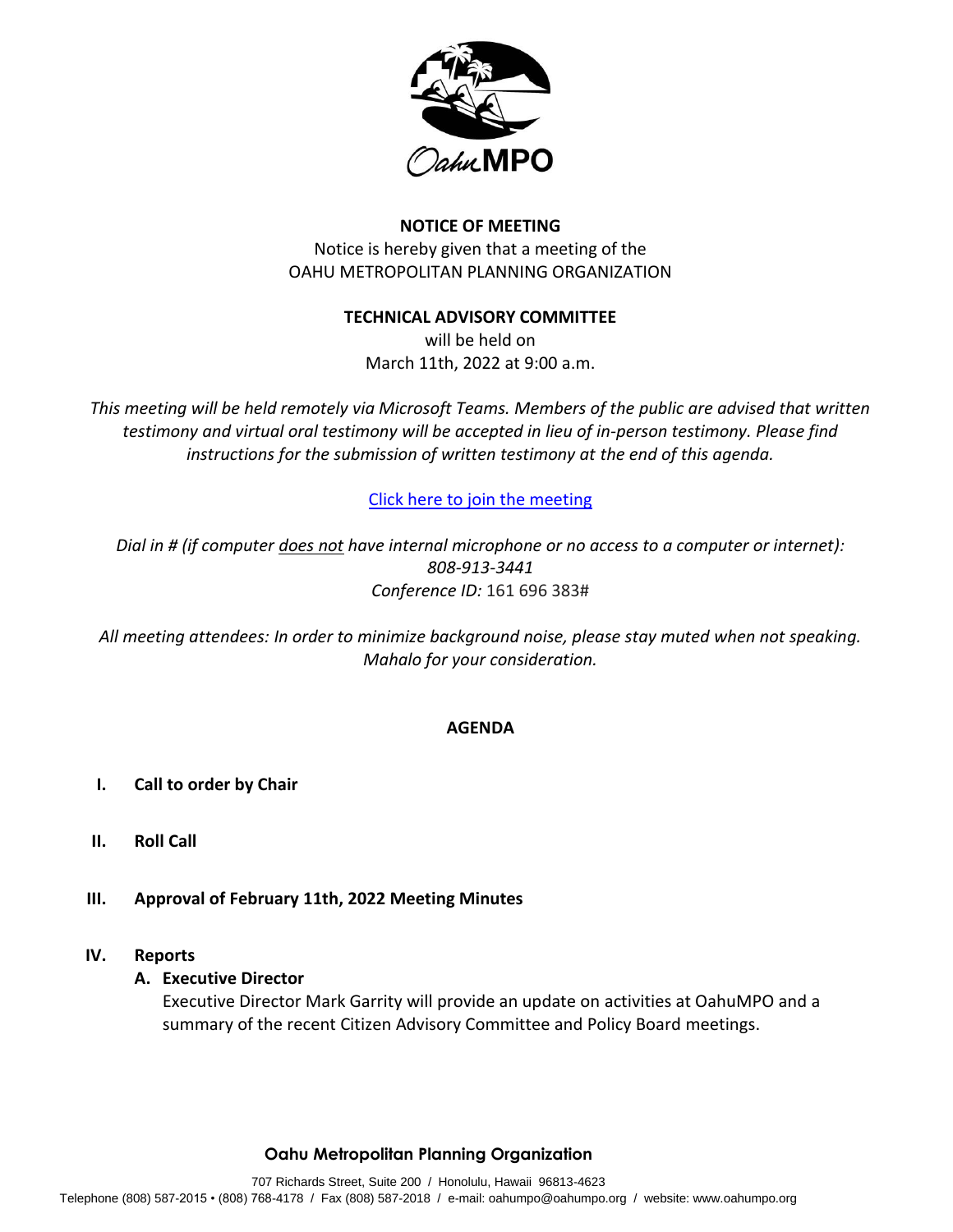### **V. Old Business**

None.

### **VI. New Business**

# **A. Overall Work Program SFY2022 Revision #2**

OahuMPO staff will present Revision #2 to the OWP SFY2022. Revision #2 is an amendment that adjusts the staff time budget to accommodate staffing changes, transfers balances from closed or expired consultant contracts to the travel demand forecasting model data purchase budget and deletes programmed studies as requested by the responsible agencies.

*Requested Action: Recommend Policy Board approval of Revision #2 to the OWP FY2022 as presented.* 

## **B. Oahu Regional Transportation Plan (ORTP) 2050 Public Engagement Plan**

The Public Engagement Plan outlines outreach strategies to be employed in the development of the Oahu Regional Transportation Plan 2050. This plan aims to be comprehensive and flexible to consider the ongoing effects of the COVID-19 pandemic.

## **VII. Invitation to interested members of the public to be heard on matters not included on the agenda**

## **VIII. Announcements**

## **IX. Adjournment**

*The City and County of Honolulu is using the OahuMPO Transportation Improvement Program (TIP) public involvement process, as outlined in the Federal Highway Administration/Federal Transit Administration metropolitan transportation planning regulations (23 CFR 450/49 CFR 613), to satisfy the public hearing requirements for the Federal Transit Administration's Urbanized Area Formula Program (49 U.S.C. Section 5307) program-of-projects.*

*To request language interpretation, or an auxiliary aid or service (i.e., sign language interpreter, or materials in alternative format), contact OahuMPO at 587-2015 (voice only) six (6) days prior to the meeting date. TTY users may use TRS to contact our office.*

*PUBLIC TESTIMONY will be accepted on any Technical Advisory Committee agenda item. Testimony may be oral or written. Written testimony is strongly encouraged as the primary means of submitting testimony.*